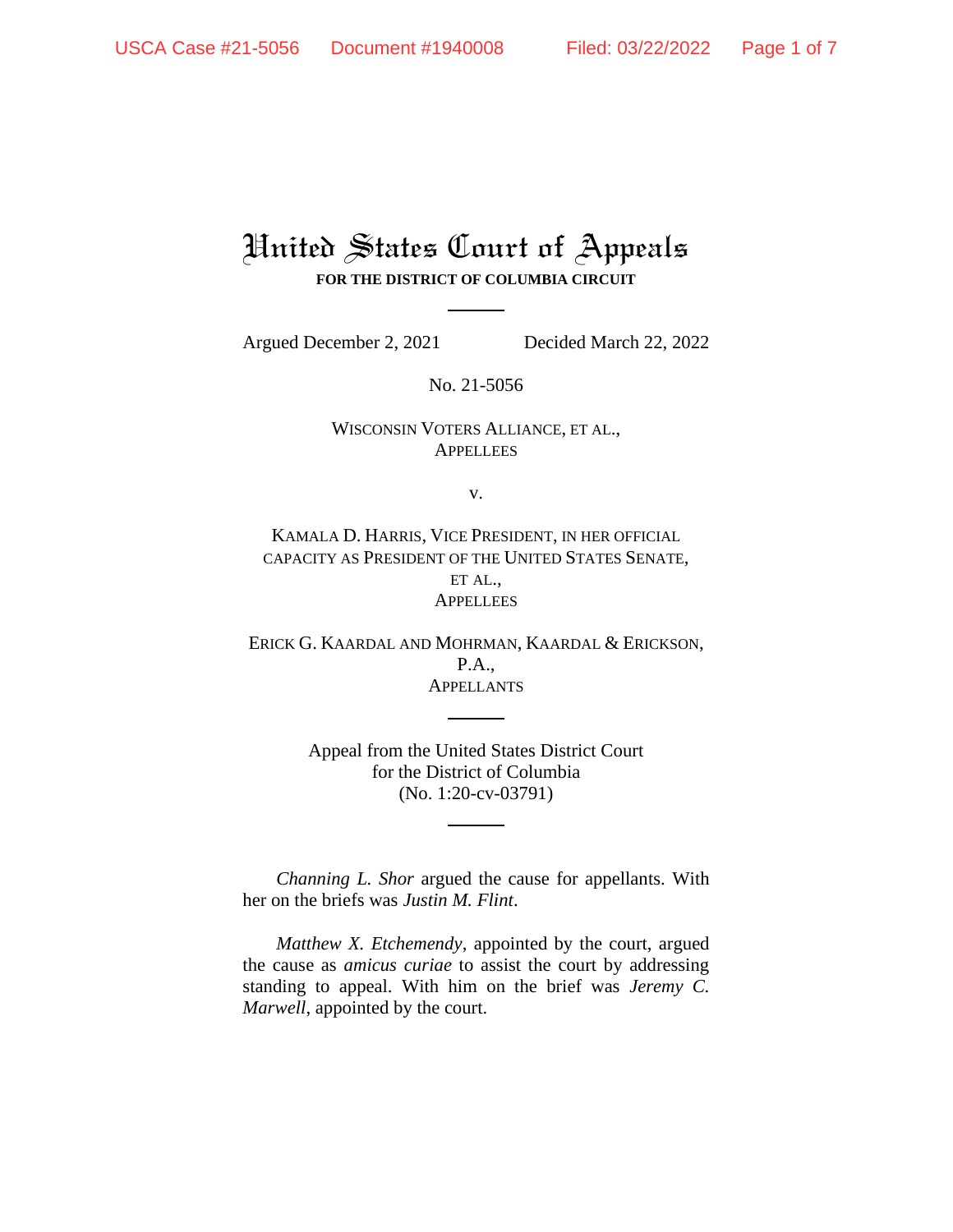## Before: TATEL, KATSAS, and JACKSON , *Circuit Judges*.

## Opinion for the court filed by *Circuit Judge* TATEL.

TATEL, *Circuit Judge*: Roughly seven weeks after the 2020 presidential election, Republican state legislators, individual voters, and organizations representing voters from Wisconsin, Arizona, Georgia, Michigan, and Pennsylvania—all states carried by Joseph R. Biden Jr.—sued to prevent Congress from certifying their states' electoral results. The district court quickly denied the plaintiffs' motion to enjoin the counting of electoral votes, and then, after the Senate certified Biden as the winner, the plaintiffs voluntarily dismissed their case. In a postdismissal order cataloguing the suit's "numerous shortcomings," the district court referred plaintiffs' counsel, Erick G. Kaardal, to the Committee on Grievances for possible discipline. *Wisconsin Voters Alliance v. Pence*, 2021 WL 686359, at \*1–2 (D.D.C. Feb. 19, 2021). "When any counsel seeks to target processes at the heart of our democracy," the district court reasoned, "the Committee may well conclude that they are required to act with far more diligence and good faith than existed here." *Id.* at \*2. Kaardal now appeals. But because the district court's referral is not a final order, we lack jurisdiction under 28 U.S.C. section 1291.

**I.**

To call the underlying action in this case ambitious would be an understatement. On December 22, 2020, just over two weeks before Congress was to certify the presidential election results, plaintiffs sued Vice President Pence, the U.S. House of Representatives, the U.S. Senate, the Electoral College, and a raft of state officials to prevent the counting of their states'

Circuit Judge Jackson was a member of the panel at the time the case was argued but did not participate in this opinion.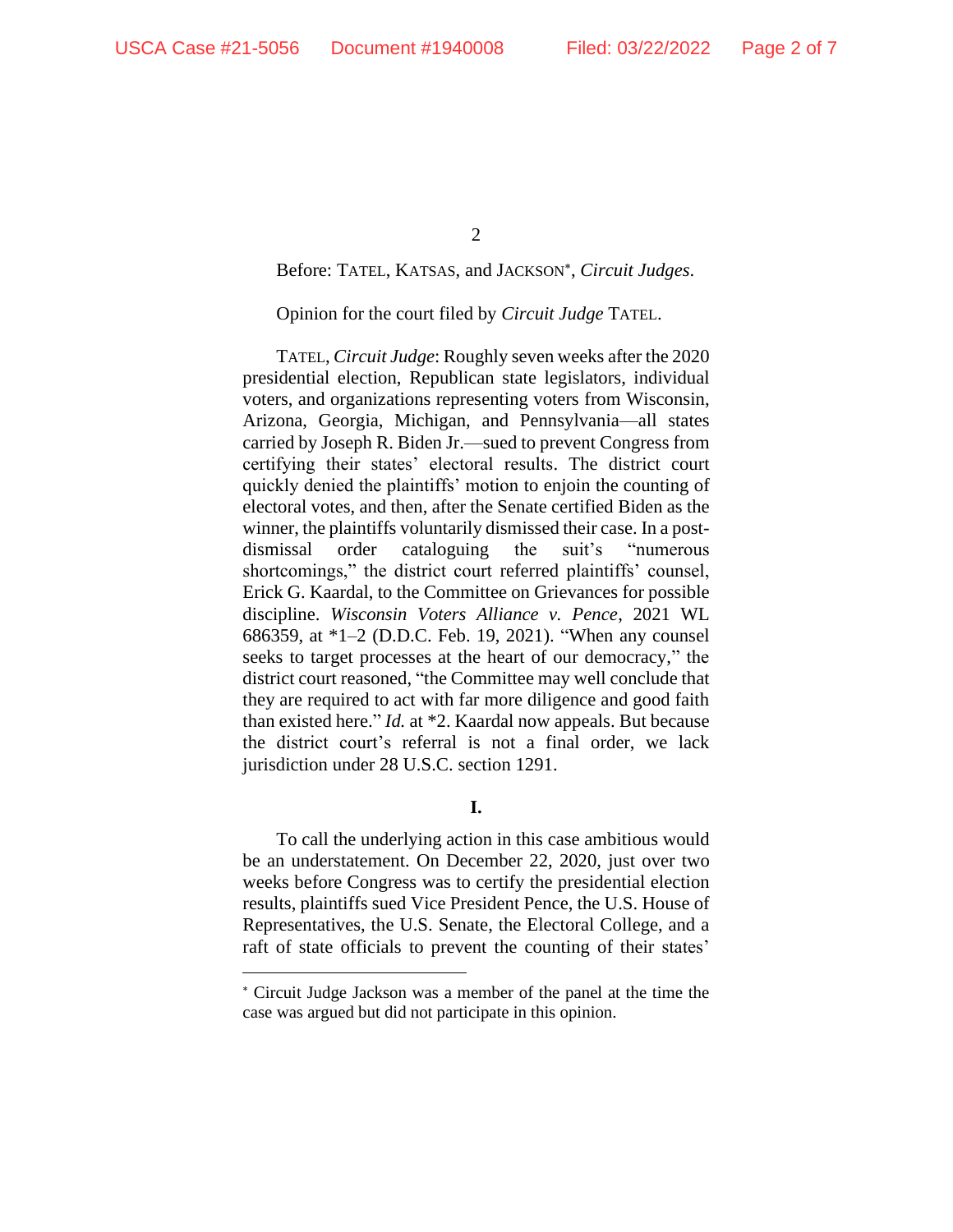electoral votes. Invoking Article II of the Constitution, as well as the Equal Protection Clause and the Due Process Clause, plaintiffs argued that only state legislatures may certify Presidential electors. They sought judgments declaring numerous state and federal election laws unconstitutional and an injunction barring the Vice President and Congress from counting their states' electoral votes "in current and future elections" or, "[a]lternatively," an order requiring "the State Defendants' state legislatures to meet in their respective States to consider post-election certification of their respective Presidential electors." Compl. at 115.

The same day plaintiffs filed suit, they moved for a preliminary injunction to prevent the defendants from certifying state electors or counting their votes absent postelection certification from state legislatures. Denying that motion, the district court called "the legal errors underpinning this action manifold," pointing to several shortcomings: (1) the plaintiffs lacked standing; (2) the court appeared to lack personal jurisdiction over the defendants; and (3) the suit's Article II argument not only lay "somewhere between a willful misreading of the Constitution and fantasy," but also contravened two Supreme Court decisions. *Wisconsin Voters Alliance v. Pence*, 514 F. Supp. 3d 117, 120–21 (D.D.C. 2021). On top of that, the district court pointed out that, despite insisting that the suit was "'not about voter fraud,'" the complaint dedicated scores of pages to alleging voter fraud. *Id.*  at 119 (quoting Compl. ¶ 44). These flaws, together with plaintiffs' failure to serve the defendants and the action's eleventh-hour timing, made it "difficult to believe that the suit [was] meant seriously," rather than as a "symbolic political gesture[]." *Id.* at 121. Accordingly, the district court stated it would "determine whether to issue an order to show cause why this matter should not be referred to its Committee on

<sup>3</sup>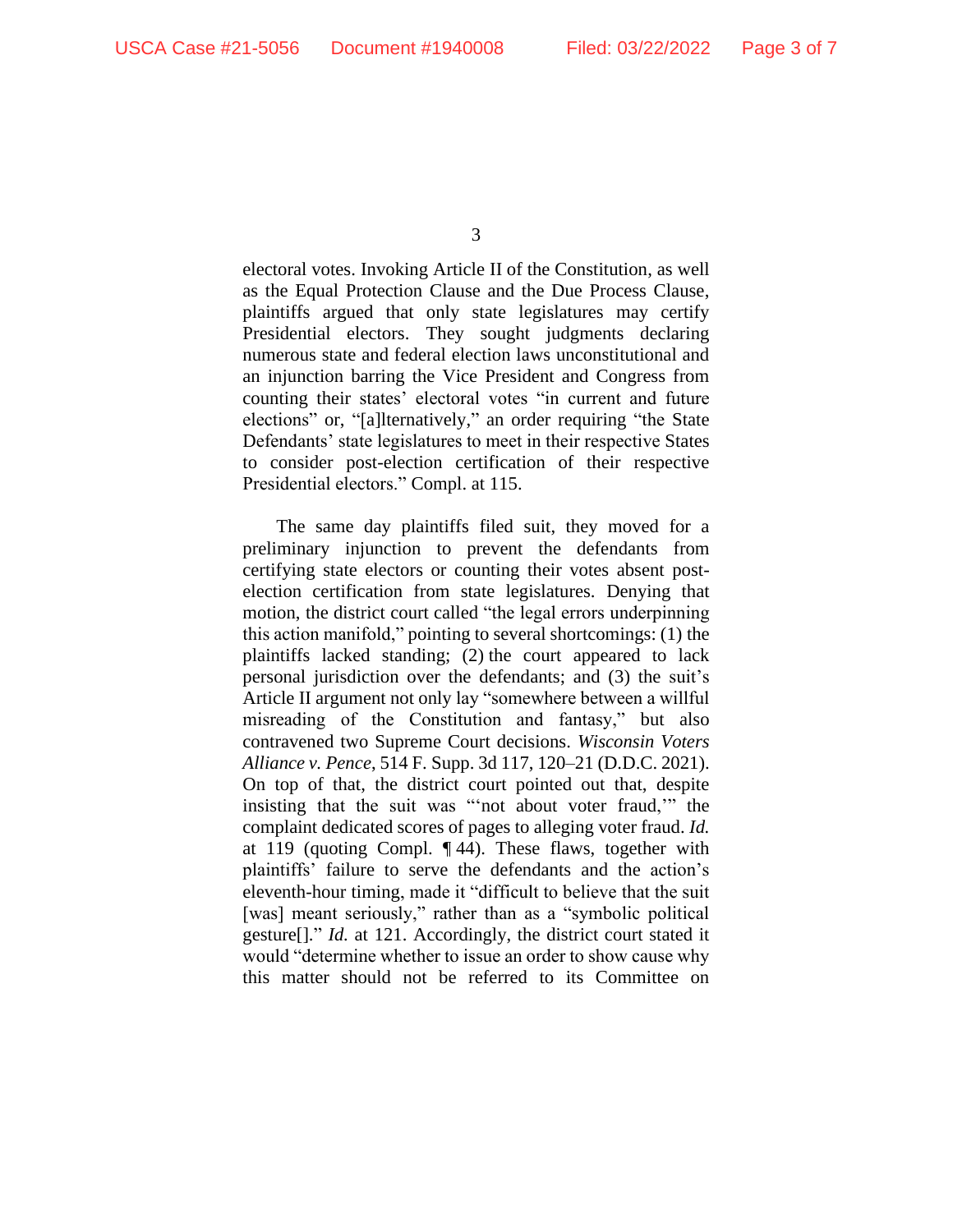Grievances for potential discipline of Plaintiffs' counsel," Erick G. Kaardal. *Id.* at 121–22.

Following Congress's certification of the electoral vote, plaintiffs voluntarily dismissed their suit, and the court ordered Kaardal to show cause why he should not be referred to the Committee on Grievances. Kaardal's several-hundred-page response failed to allay the court's concerns. In an order reiterating the suit's many flaws, the court concluded that it would "refer the matter to the Committee via separate letter so that it may determine whether discipline is appropriate." *Wisconsin Voters Alliance*, 2021 WL 686359, at \*1. In doing so, the court "expresse[d] no opinion on whether discipline should be imposed or, if so, what form that should take." *Id.* at \*2.

Kaardal now appeals and urges us to vacate the referral order, claiming that the district court "abused its discretion" by (1) issuing an order "based on an erroneous view of the law or a clearly erroneous assessment of the evidence," Appellants' Br. 14, and (2) announcing the decision to make the referral in a public, non-confidential proceeding, *id.* at 29–34. Given the unusual posture of this appeal, our court appointed Matthew X. Etchemendy as amicus curiae to address whether Kaardal has standing to appeal. He has ably discharged this duty, and we thank him for his assistance.

## **II.**

According to our amicus, although Kaardal has Article III standing, his appeal falls outside our statutory jurisdiction because the challenged order is neither final nor a judicial decision. Confident that the district court's referral order is non-final, thus depriving us of appellate jurisdiction, we leave our amicus's arguments about Article III standing and whether the order is a judicial decision for another day. *See Sinochem*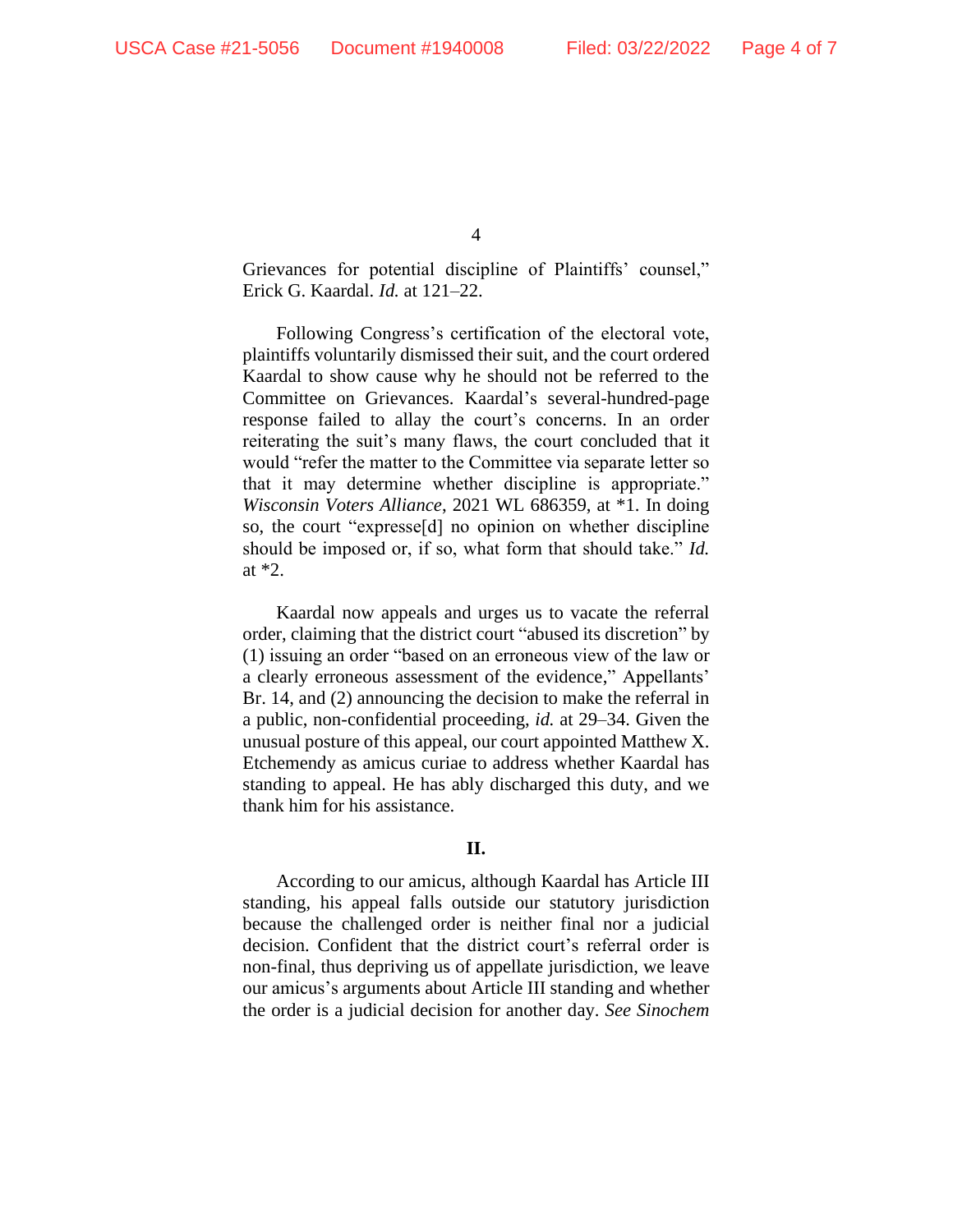*International Co. v. Malaysia International Shipping Corp.*, 549 U.S. 422, 431 (2007) ("[A] federal court has leeway 'to choose among threshold grounds for denying audience to a case on the merits.'" (quoting *Ruhrgas AG v. Marathon Oil Co.*, 526 U.S. 574, 585 (1999))).

28 U.S.C. section 1291 gives appellate courts jurisdiction over "appeals from all final decisions of the district courts of the United States." A decision is final only if it "'ends the litigation on the merits and leaves nothing for the court to do but execute the judgment.'" *Cunningham v. Hamilton County*, 527 U.S. 198, 204 (1999) (quoting *Van Cauwenberghe v. Biard*, 486 U.S. 17, 521–22 (1988)).

Measured against this standard, the district court's referral order is non-final. Rather than "fixing [Kaardal's] rights and liabilities," the order merely initiates disciplinary proceedings. *McGourkey v. Toledo & O.C. Railway Co.*, 146 U.S. 536, 545 (1892). A referral to the Committee on Grievances neither determines whether an attorney will receive discipline nor what form that discipline may take. If the Committee deems a complaint potentially actionable, an investigation may ensue, either by the Committee or by the Office of Bar Counsel. Ultimately, the Office of Bar Counsel or the Disciplinary Panel, composed of three district court judges, decides whether an attorney should face punishment and, if so, what disciplinary measures are appropriate. Along the way to a final decision, there are multiple opportunities to discharge a complaint meriting no further action, and if the Disciplinary Panel reaches an adverse decision, the attorney may appeal to our court. *See, e.g.*, *Sullivan v. Committee on Admissions and Grievances*, 395 F.2d 954 (D.C. Cir. 1967); *accord.* Resp. to Pet. for Writ of Mandamus at 1, *In re Robertson*, No. 19-5075 (D.C. Cir. May 31, 2019). It is therefore far from clear what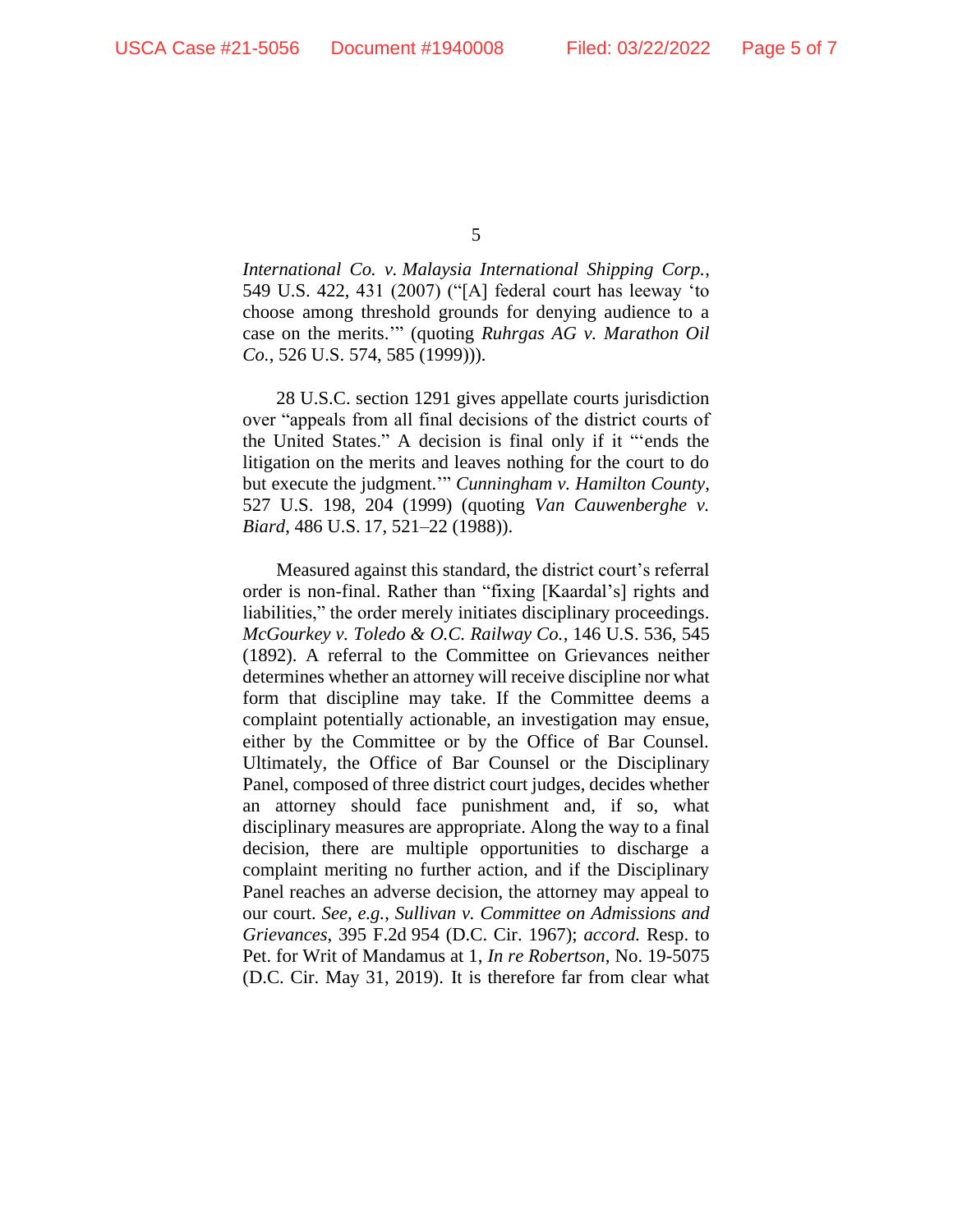liability Kaardal will ultimately incur, or indeed, whether he will receive any punishment at all.

In principle, the district court's referral order is no different from a run-of-the-mill agency order initiating an administrative investigation. Even though the administrative agency—the SEC, the FTC, the NLRB, etc.—has concluded that a corporation or individual may have violated federal law, its order initiating enforcement proceedings is nonreviewable. For example, in *FTC v. Standard Oil Co. of California*, the Supreme Court held that even though the Commission's complaint against Standard Oil initiated protracted adjudicatory proceedings that would subject the company to "the expense and disruption of defending itself," the complaint fell short of final agency action. 449 U.S. 232, 244 (1980). The court emphasized the harms that flow from premature judicial intervention: it "denies the agency an opportunity to correct its own mistakes and to apply its expertise" and "leads to piecemeal review which at the least is inefficient and upon completion of the agency process might prove to have been unnecessary." *Id.* at 242. To be sure, *Standard Oil* did not involve section 1291, but its logic still applies. Like an administrative complaint, the referral order identifies questionable conduct and initiates proceedings to investigate further. Intervening at this time could deny the Committee an opportunity to "apply its expertise" and, if Kaardal's disciplinary proceedings are dropped, "might prove to have been unnecessary." *Id.*

Kaardal insists that the "lack of jurisdiction for an appeal from a referral order [is] irrelevant" because he challenges the order as a "final adjudication of the merits of the *Show Cause Order*." Appellants' Reply Br. 6 (first quote); *id.* at 9 (second quote) (emphasis added). But even so construed, the referral order does nothing more than refer the matter to the Committee